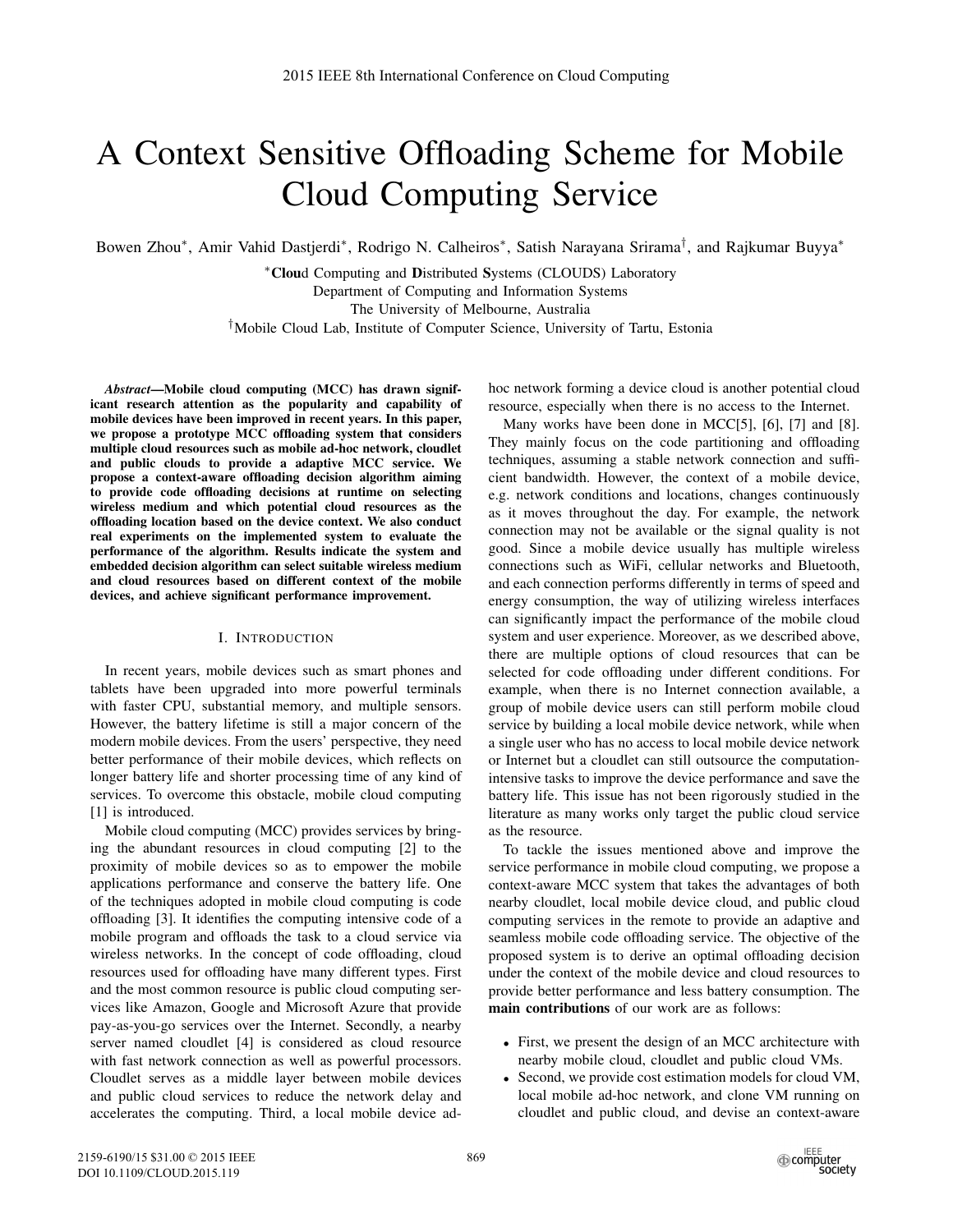decision making algorithm taking into consideration the estimation results from the models and the mobile device context to provide offloading policies of where, when and how to offload for the mobile applications. We present implementation and evaluation of the performance of the system and the algorithm. The results show the system can help reduce upto 70% of the execution cost for heavy computation applications.

The remainder of this paper is organized as follows. In Section II, we introduce the design of the system architecture. In Section III, we explain the details of cost estimation model and the context-aware offloading algorithm. In Section IV, we present the implementation of the system and conduct corresponding experiments to evaluate the performance of the system, following by a discussion of related work in section V and finally in section VI we give a conclusion.

# II. SYSTEM DESIGN

In this section, we explain the design of the system, the cost estimation models and the problem formulation in details.

#### *A. System Architecture*

The proposed framework adopts *client-server communication model*, in which the cloud resources (e.g. mobile device cloud, public cloud) are servers and the mobile device is the client to access the services on servers. On the client side, the framework consists of three components, namely a context monitor, a communication manager and a decision engine. On the server side, it includes a server side communication manager, a program profiler and a task manager. Our system is build on ThinkAir framework[7], which uses Java reflection and annotation to perform the offloading on method level, and ThinkAir also considers scalability of the VMs on the server. The system architecture is shown in Fig.1. In this work, the target cloud resources are mobile devices cloud formed by a wireless ad-hoc network (MANET), and VMs running mobile clone in nearby cloudlet and public cloud. The MANET consists of available mobile devices in proximity that have heterogeneous processing power. It is considered to have limited computing resource and uncertain number of devices. Cloudlet is a local surrogate with considerable processing power and stable connection to the Internet. The public clouds are considered a resource-rich service with homogeneous VM running a customized mobile operating system. The system components design and relations between each component are described below.

*1) Components:*

#### • Context Monitor

The context monitor profiles multiple context parameters at runtime and passes the values to decision engine. Since the profiling results have significant effect on the decision making accuracy, the system includes a program profiler, a device monitor, and a network monitor.

a) Program Profiler: The program profiler tracks the execution of a program on method level. The information includes 1) the overall instructions executed, 2) the



Figure 1. System Architecture

execution time, 3) the memory allocated, 4 )the number of calls of this method and 5) the method execution location(e.g. local, cloud). The profile is updated at every invocation and store in the mobile database. It is used in the cost estimation model for prediction. We will discuss the models in the following section.

b) Device Profiler: The device profiler works with context monitor to collect the hardware information at runtime and then passes it to the estimation model for prediction. The profile includes 1) the average CPU frequency, 2) the average CPU usage 3) memory and its usage and 4) battery level. The profiler gathers the hardware information of all the devices and passes it onto the cost estimation model.

c) Network Monitor: The context monitor collects the context information of the mobile device asynchronously at runtime so that it can record any change in the context. The data is passed to cost estimation models when needed. The context being monitored includes: 1) battery level, 2) cell connection state and its bandwidth, 3) WiFi connection state and its bandwidth, 4) Bluetooth state, 5) the conjunction level of the connection (RTT) to VMs on the cloud, and 6) the signal strength of cell and WiFi connection.

# • Communication Manager

The communication manager on both client and server side handles connections between client mobile device and the remote execution in either local mobile device cloud or remote cloud VMs. It consists of a cloud resource discovery service and a communication handler. Once the decision engine produces the offloading policy, the communication manager takes over the task and executes the policy. In case of remote execution failure, the communication manager will fall back and execute the task locally, while reconnecting to the faulty device. a) Discovery Service: Discovery service at runtime provides the system with the information of MANET and VMs in nearby cloudlets and public clouds. For the cloudlet and public cloud VMs, discovery service updates the availability, network connection quality and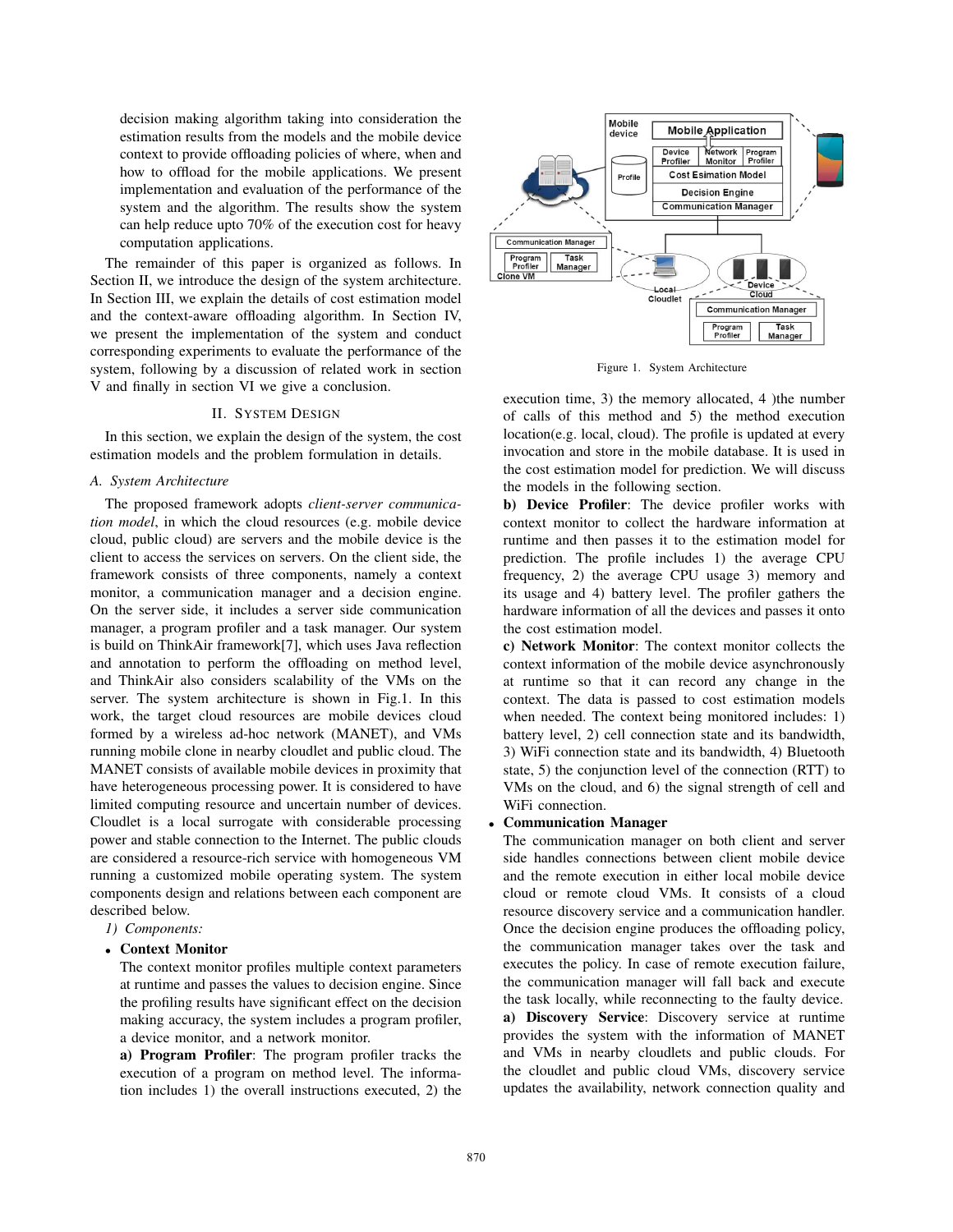hardware information of the cloud resources periodically. Since we need to reduce the overhead of the decision making process and the conditions of cloudlet and public cloud are more stable, we set the updating time as every one minute. For the MANET, the discovery service is responsible for searching mobile devices in the proximity, forming the ad-hoc network and maintaining the network throughout the application running time. It profiles the device's CPU speed, average CPU utilization and available memory and passes the information to the cost estimation model in the decision engine.

b) Communication Handler: Communication handler runs on both the client side and the server side of the system. It provides functions of communication maintaining service between clients and servers, offloaded code execution and dealing with the server scaling request. Particularly, on the client side, the communication handler serializes the offloading code and the remote execution policies, such as how many VMs or devices needed to run the offloading code to the server for execution. On the server side, the communication handler deserializes the request from clients, syncs the state between server operating system and client operating system and starts the execution. Once the communication handler deserializes the request, it checks if the required files and program exist on the server side, if so, it then executes the request and return the result to the server, otherwise, it contacts the client to fetch the file and related libraries for remote execution. In case the server fails to conduct the task, the handler saves the state and passes the task back to the client for further execution.

- Decision Engine: This is the core component of the system, consisting of a set of cost estimation models that predict the offloaded tasks' execution cost and a context-aware decision making algorithm to make the decision of when, where and how to offload the task. In details, it takes into account all the data collected from the context monitor and the execution cost estimation from the models and decides at runtime if the annotated method should be offloaded and should it be offloaded to the MANET in proximity, a local cloudlet or a public cloud.
- Program Profiler (server side): The program profiler on the server side tracks the instructions executed and the time taken and passes them back to the client. The information is stored as part of the program profile in the client device database.
- Task Manager: The task manager handles the request and executes the offloaded code after the state between client and VM is synced.

# III. COST ESTIMATION MODEL AND ALGORITHM

In this section, we first explain the system model and the problem formulation. Then we present the details of our cost prediction model and the context-aware offloading algorithm.

Table I **NOTATION** 

| Symbol                         | Description                                              |
|--------------------------------|----------------------------------------------------------|
| $t_i$                          | the task being offloaded                                 |
| $s_i$                          | the data size of the task to be transferred              |
| $w_i$                          | the number of instructions of the task to complete       |
| $v_h$                          | virtual machine running on cloud                         |
| V                              | available clone VM on cloudlet and public clouds         |
| $\mu_{cpu}$                    | CPU speed of either device or VM                         |
| $r_i$                          | data transferring time for $task_i$                      |
| $\theta_i$                     | the average CPU usage of $VM_i$                          |
| $\overline{M}$                 | a set of mobile device as a device cloud                 |
| $m_k$                          | mobile device k in the device cloud                      |
| $P_n$                          | CPU speed of mobile device                               |
| $\tau_n$                       | link delay between client and local mobile device cloud  |
| T                              | a set of independent tasks being offloaded               |
| $\alpha_1, \alpha_2, \alpha_3$ | weight factors used in the general cost model            |
| $\rho_d$                       | coefficient of channel energy consumption reflecting on  |
|                                | execution performance                                    |
| $B_{channel}$                  | wireless channel bandwidth                               |
| $P(t_i)$                       | general overall cost of task i                           |
| $D(t_i)$                       | execution time of task i running on cloud resource       |
| $E(t_i)$                       | energy consumption of offloading task i                  |
| $\Delta E_{channel}$           | the energy consumption of task i under certain bandwidth |
| $\beta_{channel}$              | the estimated channel energy consumption per time unit   |
| $\beta_{tail}$                 | wireless medium tail time energy per time unit           |
| $T_{tail}$                     | wireless channel active tail time                        |

### *A. System Model and Problem Formulation*

The system considers three tiers, namely the local mobile device cloud, the nearby cloudlet and remote public cloud. These resources are considered as servers in this system. There are a set of mobile device users that run applications seeking opportunities to offload their tasks to the servers. Also, in the system architecture, the mobile device that initiates the offloading requests is considered as the client.

*1) Task modelling:* Different mobile applications have different QoS requirements. Face detection application requires short processing time while anti-virus applications are usually delay-tolerant. In this model, we assume the tasks being offloaded are independent and can be partitioned into subtasks for parallel execution. Thus, let  $t_i$  denote the task generated at time i,  $s_i$  is the file size of the task, and  $c_i$  denotes the number of instructions of task  $t_i$  to execute. Then  $t_i = \langle s_i, c_i \rangle$ . All the symbols used in the models are listed in Table I.

*2) Clone VM modelling:* Since the local cloudlet and VMs in the remote public clouds are similar in terms of the processing power and the offloaded task is executed inside the VM, we model both the cloudlet VM and cloud VM as a general VM provides computing resources with different communication delay. In this work we assume that VMs are homogeneous for analysing. Since in practice the cloud services providers have multiple types of VMs, our model can be easily modified to meet the requirement. Thus, let  $V = \{v_1, v_2,..., v_h\}$  denote the set of h VMs on the cloud and nearby cloudlet. For each VM  $v_i$ ,  $\mu_i$  is the CPU speed,  $r_i$  is the round trip time from the client to VM and  $\theta_i$  is the average CPU usage.

*3) Mobile device cloud modelling:* The mobile device cloud is formed in a mobile ad-hoc network manner. A mobile ad-hoc network (MANET) is a networking technology that does not rely on a fixed network infrastructure but a rapid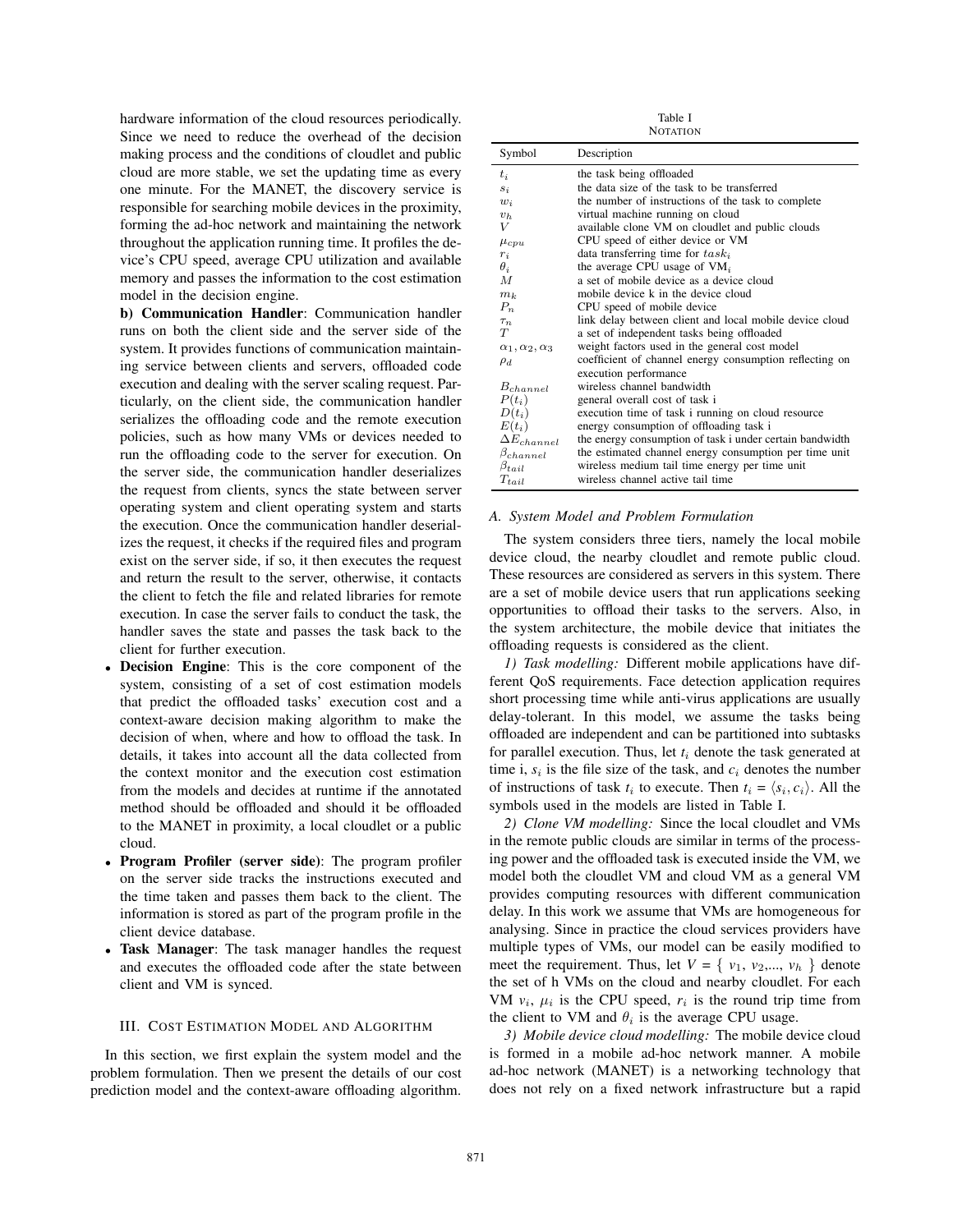configuration of a temporary network formed by devices themselves [9]. The topology of a MANET is either one-hop network or multi-hop network with protocols. However, using multi-hop MANET can cause considerable delay and unstable network topology and reduce the task completion rate due to the node mobility. we only consider a one-hop MANET in our system to obtain short delay and easy management because the cloud VM outperformed MANET in terms of communication delay when the number of hops is more than 2 [10]. We assume that the devices in the network are heterogeneous in terms of hardware. When considering the node failure caused by the mobility, we assume that the node movement within the signal range does not affect the topology of the MANET and the channel data rate remains the same. Let  $M = \{m_1, m_2,...,$  $m_n$ } be the set of mobile devices in the MANET.  $p_n$  denotes the CPU speed of node  $m_n$ .  $\tau_n$  denotes the link conjunction level (e.g. RTT) between node  $m_n$  and the client device. Then the mobile device cloud can be modelled as an undirected weighted complete graph  $G(V, E, P, \tau)$ , where V is a finite set of vertices representing the mobile nodes in the network, the weight *P* of the vertices is the computing power of that node. *E* is a finite set of edges representing the links between nodes. The weight  $\tau$  of the edge represents network delay.

*4) Problem formulation:* Having presented the models of the system, we formulate the decision making problem as to find a solution of selecting where to execute the task and how to offload so that the overall execution time and energy consumption is the lowest among all the cloud resources including mobile device cloud (MANET), cloudlet and public clouds under current context of the client device. Specifically, given a set of n tasks  $T = \{t_i | 1 \le i \le n\}$ , a set of m cloud VMs  $V = \{v_j \mid 1 \leq j \leq m\}$  and a local MANET with h mobile devices  $M = \{m_k | 1 \le k \le h\}$ , then the overall cost of executing a set of n tasks is

$$
C_{total} = \sum_{i=1}^{n} \Delta E(t_i, l_i, w_i)
$$
 (1)

where  $l_i$  represents the execution location for task  $t_i$  and  $w_i$  is the wireless channel used to offload  $t_i$ . Thus the problem is to provide a offloading policy of which cloud resource and which wireless channel can be utilized when offloading needed for each task to minimize the overall cost.

### *B. Cost Estimation Models*

The cost model consists of three parts, namely the task execution time denoted by *D*, wireless channel energy consumption denoted by *E* and monetary cost denoted by *M* when related. Then the total cost of executing task  $t_i$  is as follows:

$$
P(t_i) = \alpha_1 * D(t_i) + \alpha_2 * \rho_d * E(t_i)
$$
 (2)

where  $\alpha_1$ ,  $\alpha_2$  and  $\alpha_3$  are weight factors that the system can adjust the portion of the cost to different scenarios.  $\rho_d$  is a coefficient reflecting how serious the power consumption on battery life affects the device performance [11].

*1) Mobile device cloud:* On the MANET side, given a set of independent tasks  $T = \{t_i | 1 \le i \le n\}$  and a set of mobile

devices  $M = \{m_k \mid 1 \le k \le h\}$ , the objective is to find a task scheduling policy to estimate the earliest finish time (EFT) of *T*. Since the tasks are independent and the workload of each tasks are not uniformed, this problem of optimally mapping tasks to distributed heterogeneous machines is shown to be NP-complete. Thus, we adopt Min-Min heuristic to model the EFT for the set of task *T*. We choose this heuristic because under our task model and computing environment condition, Min-Min gives excellent performance and has a very small execution time [12]. Then the EFT is modelled as follows:

the Min-min heuristic maps unassigned tasks to available machines. It firstly calculates minimum completion times.

$$
MCT = [min_{1 \le k \le h} (CT(t_i, m_k)), \forall t_i \in T]
$$
 (3)

Then the task that has the smallest MCT is selected and assigned to that machine, and it is removed from *T*, and the iterations repeat until all tasks are mapped (i.e., *T* is empty).

Let  $B_{channel}$  denote the channel data rate,  $t_i = \langle s_i, w_i \rangle$ denote the task where  $s_i$  is the data need to be transferred and  $w_i$  is the workload. The channel energy consumption for transferring data is given as:

$$
\Delta E_{channel}(s_i, B_{channel}) = \beta_{channel} * \left(\frac{s_i}{B_{channel}} + \frac{s_{result}}{B_{channel}}\right)
$$
\n
$$
\frac{s_{result}}{B_{channel}} + \beta_{tail} * T_{tail}
$$
\n(4)

where  $\beta_{channel}$  is the power consumption rate related to the transferring time and  $\beta_{tail}$  is the wireless channel tail time power consumption rate. Let  $M_k = \langle \mu_k, r_k \rangle$  denote the device property information where  $\mu_i$  is the CPU speed and  $r_k$  is the time for transferring data.  $T_k = (t_i | 1 \le i \le n)$  denotes tasks scheduled to device *k*. Then the overall execution cost on the MANET is as follows:

$$
C_{MANET} = \alpha_1 \max_{k \in M} \left( \sum_{i=1}^n \frac{w_i}{\mu_k * \theta_k} + r_k \right) +
$$
  

$$
\alpha_2 * \rho_d \sum_{j=1}^h \Delta E_{channel}(s_j, B_{channel})
$$
 (5)

where the first half represents EFT and the second half represents the overall data transfer energy consumption.

*2) Cloud VM cost model:* Similar as the MANET cost model, let  $T = \{t_i | 1 \le i \le n\}$  denote a set of *n* independent tasks,  $V = \{v_j \mid 1 \leq j \leq m\}$  be a set of remote servers, where  $v_i = \langle \mu_{cpu}, \theta_{util}, r_i \rangle, \forall v_i \in V$ .  $\mu_{cpu}$  is the CPU speed of remote servers,  $\theta_{util}$  is the CPU usage, and  $r_i$  is the RTT between client and each remote server. Since we assume all the VMs are homogeneous in this model, the tasks are mapped to the servers evenly. The cloud VM cost model is as follows:

$$
C_{cloud} = \alpha_1 \max_{i \in V} \left( \frac{\sum_{j=1}^n w_j}{m * \mu_i * \theta_i} + \frac{\sum_{j=1}^n s_j}{B_{channel}} + \frac{\sum_{j=1}^n s_{j\_result}}{B_{channel}} \right) + \alpha_2 * \rho_d \sum_{j=1}^h \Delta E_{channel}(s_j, B_{channel})
$$
\n(6)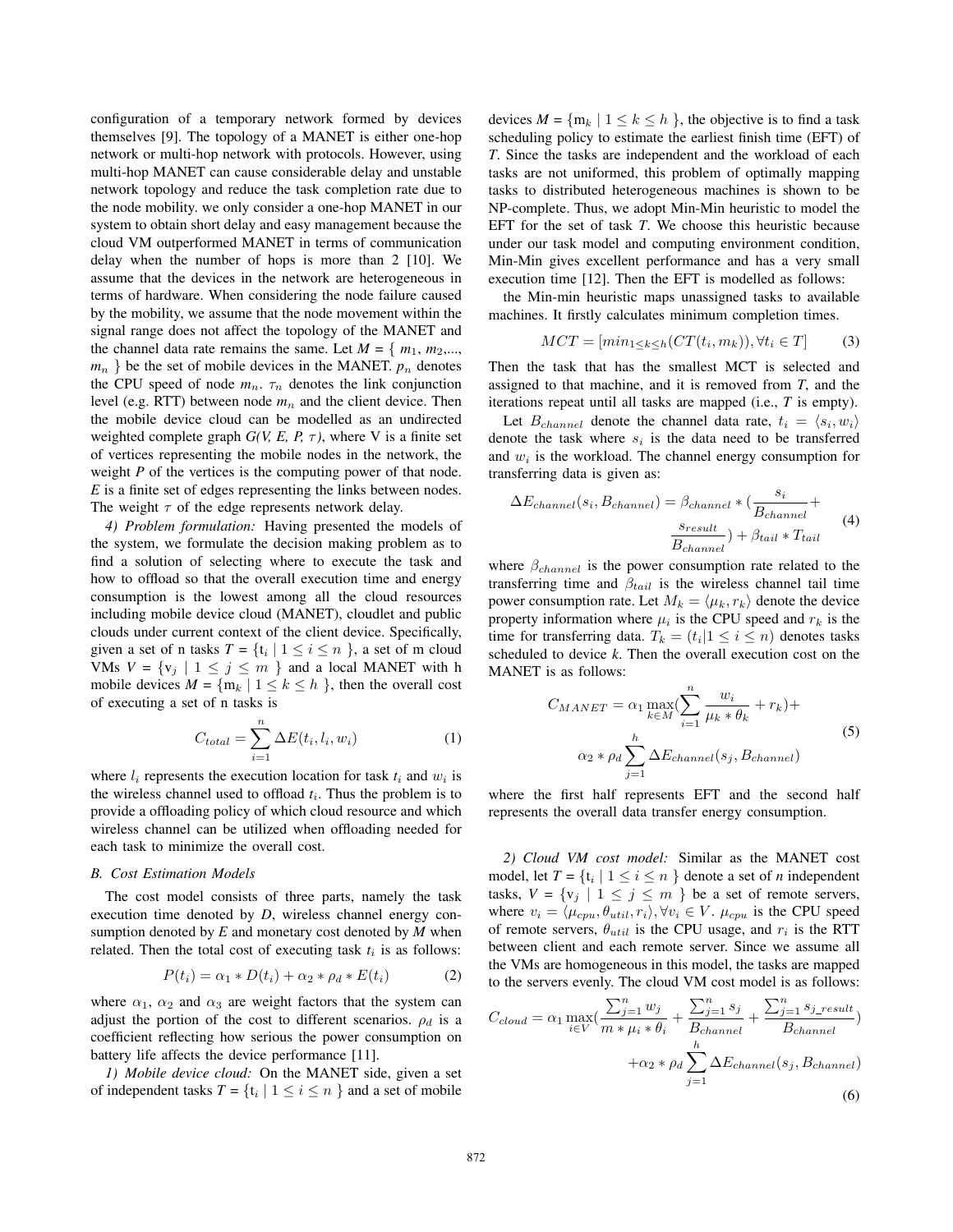Table II IMPORTANCE SCALE AND DEFINITION

| Definition                   | Intensity of importance |
|------------------------------|-------------------------|
| Equally important            |                         |
| Moderately more important    | 3                       |
| Strongly more important      |                         |
| Very strongly more important |                         |
| Extremely more important     |                         |
| Intermediate                 | 2,4,6,8                 |

where the last part of the model represent the monetary cost of using wireless channel and public cloud services. This depends on the type of services used in practice.

For local cost estimation, we use a history data strategy to reduce the overhead. The local execution time of a method and energy consumption incurred by the device is stored in the database and applied later to the general cost model for comparison. The estimation costs are then used as the input of the decision making algorithm.

# *C. Context-aware Decision Making Algorithm*

Having shown how to estimate the task execution time and energy consumption with the related models, we present the algorithm in this section. From Equation (4), (5) and (6), it shows that to optimize the overall cost of the model, the execution time and the data transferring cost both need to be minimized. The context-aware decision algorithm consider a set of context parameters, multiple wireless medium and different offloading cloud resources to decide when it is beneficial to offload, which wireless medium is used for offloading and which cloud resources to use as the offloading location.

*1) Wireless medium selection:* The channel used for offloading data should be chosen carefully based on the different context conditions. An interface selection mechanism is therefore needed to select the best available access network that satisfies QoS requirements at the lowest cost and energy use. In the proposed context-aware offloading algorithm, we apply Technique for Order of Preference by Similarity to Ideal Solution (TOPSIS) for wireless medium selection. The criteria weight used in TOPSIS is generated by the analytic hierarchy process (AHP) [4]. TOPSIS provides lightweight online processing cost and short response time, which helps to reduce the overhead of the proposed algorithm. Moreover, the criteria in TOPSIS can be modified and its relative weight can be set to suit different scenarios to make decision algorithm scalable. For the proposed framework, the decision making algorithm considers six criteria related to the performance when selecting the wireless interface, which are 1) energy cost of the channel 2) the link speed of the channel 3) the availability of the interface 4) monetary cost of the channel 5) the conjunction level of the channel (RTT) 6) the link quality of the channel (signal strength). For the alternatives, the algorithm considers Bluetooth, WIFI, and 3G in this system, but more interfaces can be added if new techniques emerge.

First, the relative weights for criteria being considered in TOPSIS are obtained by using AHP. The pairwise comparison results are presented in a matrix.

## Algorithm 1 Context-aware decision algorithm

1: **procedure** GETDECISION(*context,tasks*)<br>2:  $para[] \leftarrow context$ 

- 2:  $para[] \leftarrow context$ <br>3:  $task[] \leftarrow tasks$
- 3:  $task[] \leftarrow tasks$ <br>4: program Profi

- 4: programProfile  $\leftarrow$  get method profile<br>5: start discovery service and aather cloud
	- start discovery service and gather cloud resources profiles
- 6:  $local\_cost \leftarrow estimate execution cost on client device$ <br>7: manet cost  $\leftarrow estimate execution cost on mobile device$
- 7: manet\_cost ← estimate execution cost on mobile device<br>8: cloud using MinMin heuristic

|        | 8: cloud using MinMin heuristic                                                                                                                               |
|--------|---------------------------------------------------------------------------------------------------------------------------------------------------------------|
| 9:     | $cloudlet\ cost \leftarrow estimate\ execution\ cost\ col{q}$                                                                                                 |
| 10:    | cloud $cost \leftarrow estimate execution coston public cloud$                                                                                                |
| 11:    | check network interface state                                                                                                                                 |
| $\sim$ | $\mathbf{10}$ $\mathbf{1}$ $\mathbf{11}$ $\mathbf{1}$ $\mathbf{1}$ $\mathbf{1}$ $\mathbf{1}$ $\mathbf{1}$ $\mathbf{1}$ $\mathbf{1}$ $\mathbf{1}$ $\mathbf{1}$ |

| 12: | if only cell network is available then                       |
|-----|--------------------------------------------------------------|
| 13: | check cloud availability                                     |
| 14: | <b>if</b> cloud is available <b>then</b>                     |
| 15: | $decision \leftarrow minCost(local, cloud)$                  |
| 16: | return decision                                              |
| 17: | else                                                         |
| 18: | <b>return</b> decision(local_execution, null)                |
| 19: | else if only WIFI is available then                          |
| 20: | check cloud, cloudlet and manet availability                 |
| 21: | $decision \leftarrow minCost(local, cloud, manet, cloudlet)$ |
| 22: | return decision                                              |
| 23: | else if only Bluetooth is available then                     |
| 24: | check manet availability                                     |
| 25: | <b>if</b> manet is available <b>then</b>                     |
| 26: | $decision \leftarrow minCost(local,manet)$                   |
| 27: | return decision                                              |
| 28: | else                                                         |
| 29: | <b>return</b> decision(local_execution, null)                |
| 30: | else                                                         |
| 31: | $interface \leftarrow TOPSIS(context)$                       |
| 32: | <b>if</b> interface is Wifi <b>then</b>                      |
| 33: | $decision \leftarrow minCost(local, cloud, manet)$           |
| 34: | <b>if</b> inter face is 3G then                              |
| 35: | $decision \leftarrow minCost(local, cloud)$                  |
| 36: | <b>if</b> inter face is Bluetooth <b>then</b>                |
| 37: | <b>if</b> manet is available <b>then</b>                     |
| 38: | $decision \leftarrow minCost(local,manet)$                   |
| 39: | else                                                         |
| 40: | <b>return</b> decision(local_execution, null)                |

The pairwise comparison of N criteria is generated based on a standardized comparison scale of nine levels shown in Table II. Then TOPSIS uses *A* to calculate the weights of the criteria by obtaining the eigenvector related to the largest eigenvalue. Since the output of AHP is strictly related to the consistency of the pairwise comparison, we need to calculate the consistency index [13]:

$$
CR = \frac{\lambda_{max} - n}{(n-1) * RamdomIndex} \tag{7}
$$

the CR value should be less than 0.1 to have an valid relative weights output. Then the process of wireless interface selection is as follows.

After the weights are generated, a evolution matrix consisting of three alternatives and six criteria is created, denoted by  $M = (x_{mn})_{3 \times 6}$ . The values of the criteria are collected at runtime by the Context Monitor , and normalized using Equation 9.

$$
N_{M_{mn}} = \frac{M_{mn}}{\sum_{n=1}^{6} M_{mn}^2}
$$
 (8)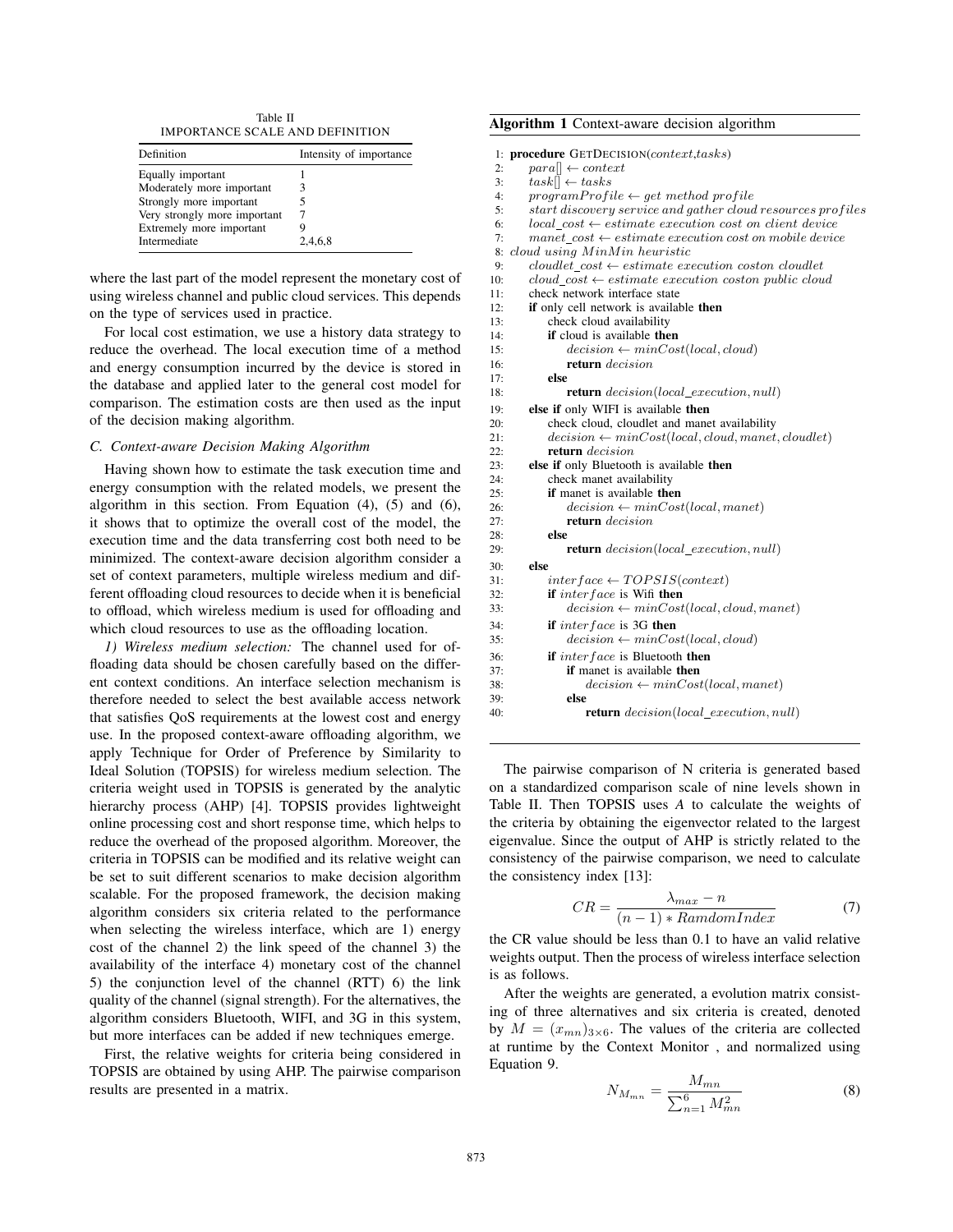Then the weights obtained from AHP method are applied to the normalized matrix  $N = (t_{mn})_{3 \times 6}$ .

$$
M_w = \omega_n * N \tag{9}
$$

where  $\omega_n$  is the weights, which is shown in Table III. The best solution and the worst solution are then calculated from the weighted matrix, denoted by  $S^+ = {\min(t_{mn}|m =$  $(1 \dots 6)|n \in J^*\rangle, \langle \max(t_{mn}|m = 1 \dots 6)|n \in J^*\rangle$  and  $S = {\frac{\{\langle \max(t_{mn}|m = 1...6) | n \in J^{\cdot} \rangle, \langle \min(t_{mn}|m = 1...6) | n \in J^{\cdot} \} }$  $1 \dots 6 \mid n \in J^+ \rangle$ , where  $J^+$  is the positive criteria to the cost and  $J<sup>-</sup>$  is the negative criteria to the cost.

At last, TOPSIS chooses the interface by calculating the Euclidean distance between each alternative and the best and worst solution  $D<sup>+</sup><sub>m</sub>$  and  $D<sup>-</sup><sub>m</sub>$  respectively, and ranking the alternatives by applying a closeness score to the best solution,

$$
R_m = \frac{D^{\dagger}_m}{D^{\dagger}_m + D^{\dagger}_m} \tag{10}
$$

to make the selection. However, one drawback of TOPSIS is its sensitiveness to rank reversal, thus in our system, if a new alternative appears, the algorithm will be triggered to generate the new weights and related matrix.

*2) Decision making:* In the proposed decision making algorithm, all the context parameters and profiles are collected from the system components at runtime to provide offloading decision making policies. The algorithm first check the availability of the cloud resources and the wireless interfaces, then the cost models gives the prediction of tasks execution on different cloud resources. If there are multiple wireless interface available, then we apply TOPSIS model to select the best interface under current context such as data rate, workload size to obtain the best data transfer performance as well as minimum energy consumption. According to the wireless medium selection result, the algorithm then compares the estimation cost of the corresponding cloud resources and the cloud resource with the lowest cost is chosen as the offloading location. Then the algorithm returns the decision pair of  $\langle$  of floadlocation, wirelessmedium). The detail of the proposed context-aware algorithm is given in Algorithm 1. In the next section, we present the evaluation of our proposed cost estimation models and related algorithm performance.

# IV. PERFORMANCE EVALUATION

In this section, we evaluate the performance of our system and algorithm by conducting real experiments on multiple mobile devices. We implement the decision engine, related profilers, context monitor and communication manager into a library on Android operating system, which can be added in Android application for development. Developers can just simply annotate the potential method being considered to offload and our decision engine will automatically provide an offloading policy for this application.

#### *A. Experiments Settings*

To the best we know, there are no available workload benchmarks that are suitable for our system. Thus, to get

insights to the effectiveness of the proposed architecture and offloading scheme on different kinds of mobile applications, we implement two android applications for the workload used in the experiments. The applications represent two different types of tasks, one is small file size with high computation, and the other one is big file size with high computation. For the first type, we implement a calculation application that performs math operations according to the input data, and for the second type we implement a face detection application.

|          |                            | Table III                       |                 |
|----------|----------------------------|---------------------------------|-----------------|
|          |                            | WORKLOAD FOR THE EXPERIMENTS    |                 |
| Workload | Average<br>data size(byte) | Average<br>VM instructions (MI) | Number of tasks |
| S L      | 725                        | 5.8                             | 500             |
| S H      | 650                        | 24                              | 500             |
| ΒН       | 3000                       | 29.5                            | 500             |

We deploy the applications on one HTC G17, one Samsung I997, and one Nexus 5, which form a device cloud for the experiments. one Android x86 clone are installed within VirtualBox on an Intel i5 laptop serving as cloudlet, the emulated cpu speed was adjusted from VirtualBox to match the processing speed of cloudlet. Two Android x86 clones are set up in an Amazon EC2 t2.medium instance. We use PowerTutor [14] to monitor the energy consumption. All the mobile devices are running in a standalone environment that unrelated applications and background services are shut down.

The relative weights for criteria in TOPSIS model is generate based on the system priority. Due to the concern on the processing delay and energy consumption, we assume that the priory of importance for the six criteria under consideration is: resource availability >power consumption >bandwidth >channel conjunction level >signal strength >monetary cost. Based on this assumption we calculate the weights from AHP and the results are shown in Table IV. The consistency index value is 0.052(less than 0.1), thus the weights are valid.

Table IV CRITERIA WEIGHTS FOR TOPSIS

| Criteria                             | Weight         | ΠR    |
|--------------------------------------|----------------|-------|
| Power Consumption<br>Bandwidth       | 0.180<br>0.130 |       |
| Cloud Resource Availability          | 0.514          | 0.052 |
| Conjunction Level<br>Signal Strength | 0.081<br>0.062 |       |
| Cost                                 | 0.033          |       |

In first scenario, we conduct two sets of experiments under two different scenarios. In the first scenario, the two applications are executed in a environment that all the wireless mediums available and the connection is stable throughout the experiment, in order to show the performance of the system in terms of energy saving and execution time. And then compare them with the baseline of executing in local only, and cloud only that is performed by plenty of existing work. In the second scenario, the two applications are executed in unstable context condition that the wireless mediums are unstable, to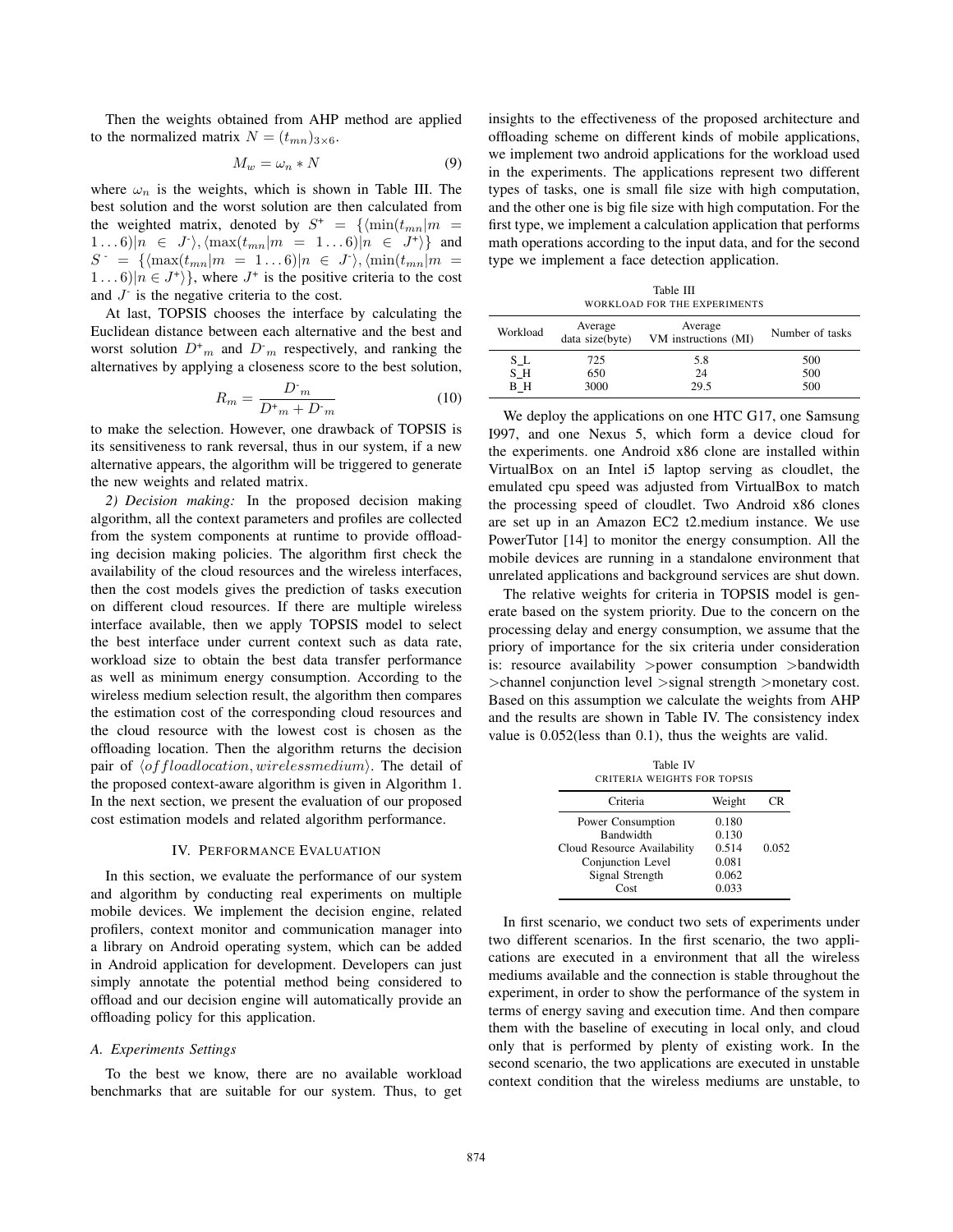

Figure 2. Total execution time for each workload under different policies



Figure 3. Total energy consumption for each workload under different policies

demonstrate the necessity and advantages of the proposed architecture and context-aware offloading scheme.

#### *B. System Evaluation Results and Analysis*

We run the two implemented mobile applications with 500 input tasks respectively under three priority policies, namely time sensitive, energy sensitive, and time energy combination. Then the results are compared with the baseline that runs workload in local only and cloud only. The characteristics of the generated workloads is listed in Table III. Workload S\_L and S\_H are generated by the calculation application, and workload B\_H is generated by the face detection application. Each measurement result is calculated by the average of 10 trails. Figure 2 and Figure 3 compare the execution time and energy consumption respectively of each workload under three user preference policies, which are time sensitive, energy sensitive and time energy combination, with two baseline policy local only and cloud only. Table V lists the proportion of the tasks allocated to the multiple cloud resources in the proposed mobile cloud environment.

As shown in Figure 2, for workload S L, the execution time is reduced by 54.9% under time sensitive policy comparing to it under local only policy. It also slightly outperformed the cloud only policy execution time due to the result that 75.4% of the tasks are scheduled by the decision engine to the cloudlet server (shown in Table V) that has a much lower network latency than public cloud. In Figure 3, the energy

Table V PROPORTION OF TASKS MAPPED IN EACH LOCATION UNDER DIFFERENT POLICIES

| Workload | Policy | Local             | Manet    | Cloudlet                                        | Cloud |  |
|----------|--------|-------------------|----------|-------------------------------------------------|-------|--|
|          | т      | 1                 | 0        | 75.4                                            | 23.6  |  |
| S L      | E.     | 15.8              | 84.2     | 0                                               | 0     |  |
|          | TE     | 9.6               | 0        | 70.4                                            | 20    |  |
|          | T      | 0                 | 0        | 31.6                                            | 68.4  |  |
| SН       | E      | $\Omega$          | 82.1     | 17.9                                            |       |  |
|          | TE     | $\Omega$          | 0        | 79.3                                            | 20.7  |  |
|          | T      | 41.2              | $\theta$ | 58.8                                            | 0     |  |
| ΒН       | E      | 60.8              | 39.2     | 0                                               | 0     |  |
|          | TE     | 33.5              | 12.6     | 53.9                                            | 0     |  |
|          |        | Table VI          |          | COMPARISON BETWEEN PROPOSED SYSTEM AND THINKAIR |       |  |
| System   |        | Execution Time(s) |          | Energy Consumption (J)                          |       |  |
| Proposed | 841    |                   |          | 552                                             |       |  |
| ThinkAir | 1152   |                   |          | 902                                             |       |  |

consumption is reduced by 55.6% under energy sensitive policy, which has the best result among all five policies. 84.2% of the tasks are scheduled to the MANET due to the low energy consumption on data transferring via Bluetooth. It also outperformed the policy that only offloads tasks to the cloud. For the time energy policy, the result shows in Table V that 9.6% tasks are executed in local, 70.4% tasks in cloudlet, and 20% in public cloud, with the consideration of network condition and available cloud resources. We can also observe similar results that workload S\_H gives the best result under time energy policy by achieving 75% of time reduction and 70% of energy reduction. For workload B\_H, the proposed system achieves 25% of time reduction and 30% of energy reduction on average. The experiment results show the proposed system is most beneficial to the tasks that have low data size and high computation. The system can also outperform the cloud only policy that applied by many existing works in terms of time and energy saving in mobile devices by considering the multiple cloud resources and context sensitive decision engine within the proposed architecture.

We take a further step to analyse the performance when the Internet is not available. We conduct the experiment using workload S\_H in the unstable network condition that the Internet is unavailable, and we compare the performance with ThinkAir. The results are listed in Table VI. Due to the assistance of mobile device cloud and cloudlets, the proposed system can still provide offloading services when the network connection is not available.

## V. RELATED WORK

Many related works in code offloading for MCC only considered architecture and offloading decision between mobile devices and public cloud services. Kosta et al.[7] proposed a smartphone virtualization framework ThinkAir that provides method-level computation offloading to the cloud. ThinkAir focuses on the offloading between the mobile devices and VM located in public cloud and the scalability of the cloud.